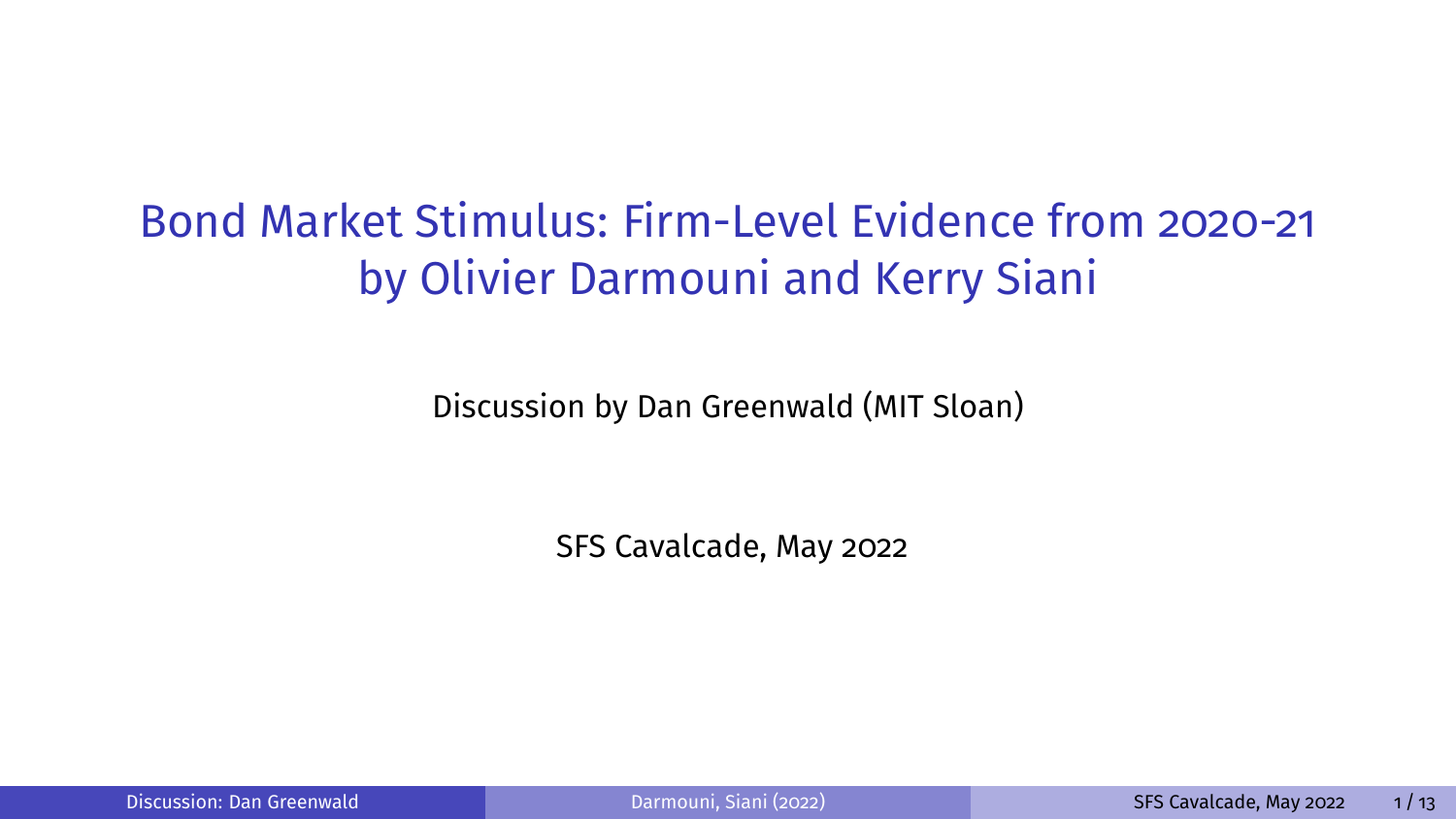#### Summary

- $\blacktriangleright$  Firms issuing bonds did not use new debt to invest.
- $\blacktriangleright$  Instead, used funds to:
	- Accumulate cash
	- Pay down debt (esp. credit lines)
	- Maintain payouts (buybacks).
- $\triangleright$  Many firms who issued bonds had not drawn their credit lines.
- $\triangleright$  Overall conclusion: bond issuance did not relieve binding credit limits.
	- Calls into question effectiveness of bond market intervention in driving investment.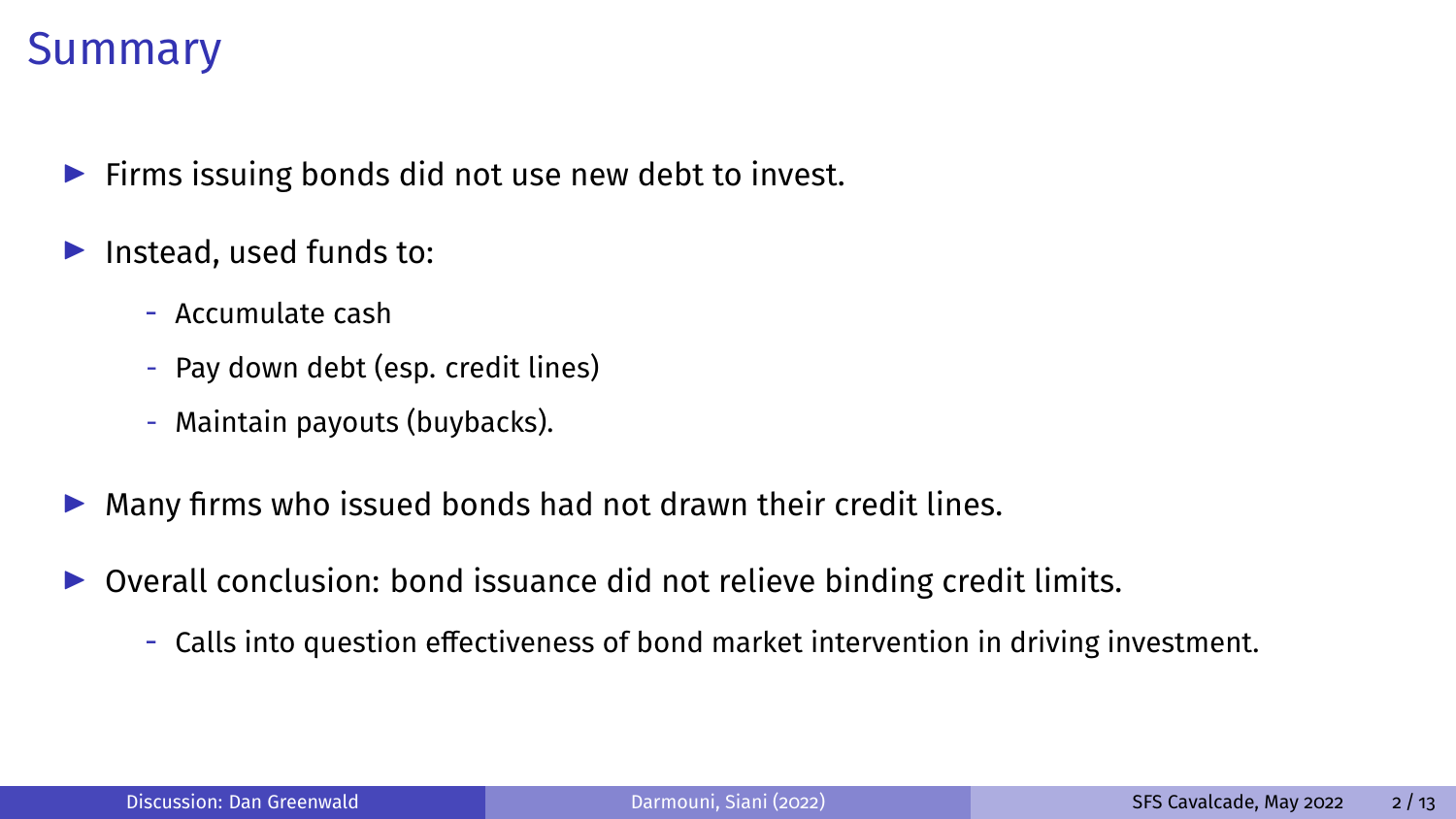## Evaluation

 $\triangleright$  Great evidence, not going to challenge the facts.

- Instead, I'll talk about takeaways for theory and models.
- $\blacktriangleright$  Four main comments/takeaways:
	- 1. Many large firms are not credit constrained.
	- 2. But may experience large swings in their demand for liquidity.
	- 3. Liquidity can take the form of cash or undrawn credit lines.
	- $4.$  Most important real effects of liquidity demand may be indirect (via constrained firms).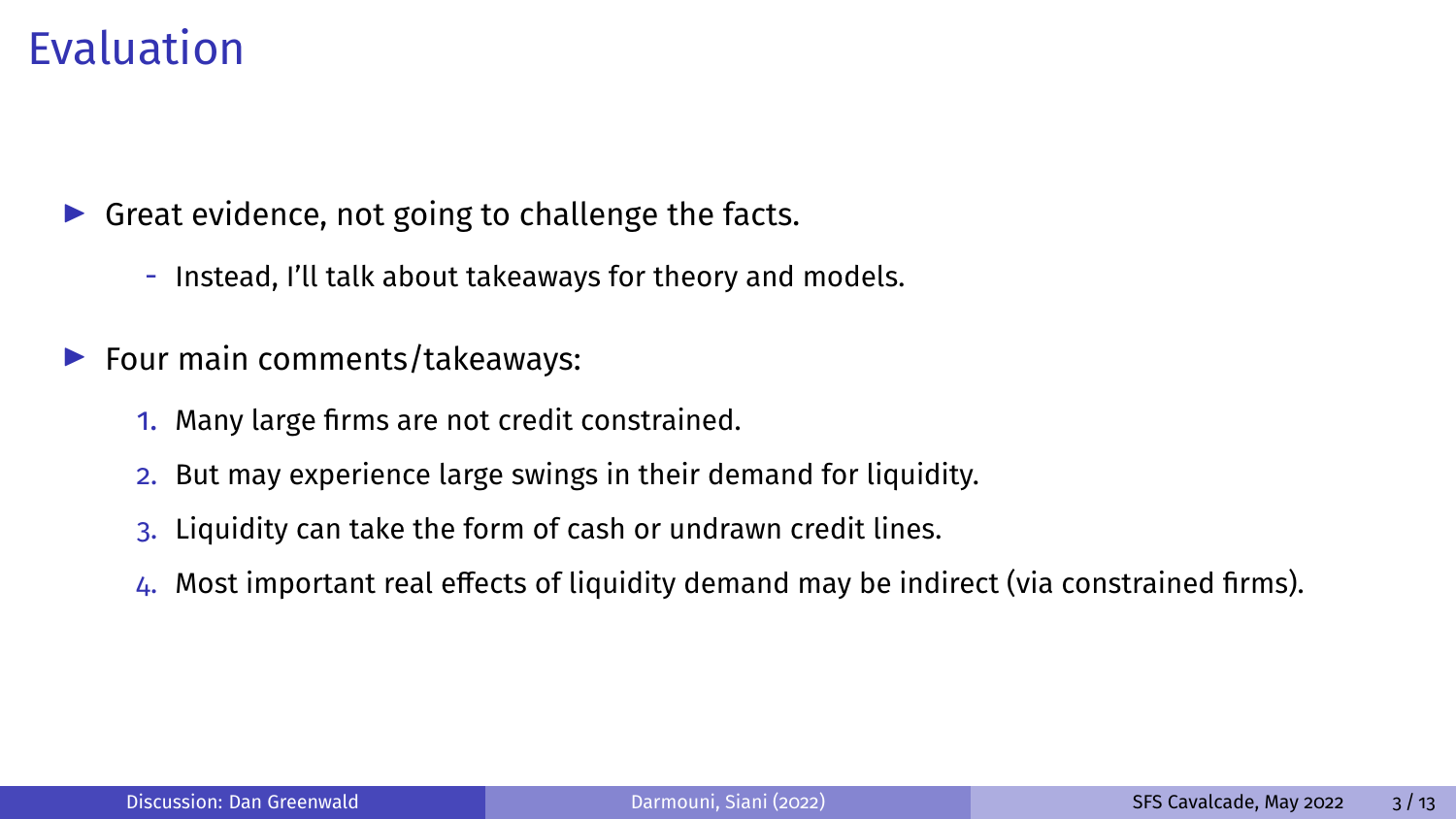- $\blacktriangleright$  Many macrofinancial models (e.g., Bernanke, Gertler, Gilchrist (1999)) assume that the corporate sector is constrained.
- $\triangleright$  Does not necessarily mean that firms could not obtain a marginal dollar of debt.
	- Can be discouraged by marginal spreads, covenants, etc.
- Instead, means that if they obtained a dollar of debt, they would use it to invest.
- $\triangleright$  DS provide new evidence against this, although other facts also pointed in this direction.
	- Many firms pay dividends by choice.
	- Firms have large undrawn credit line capacity.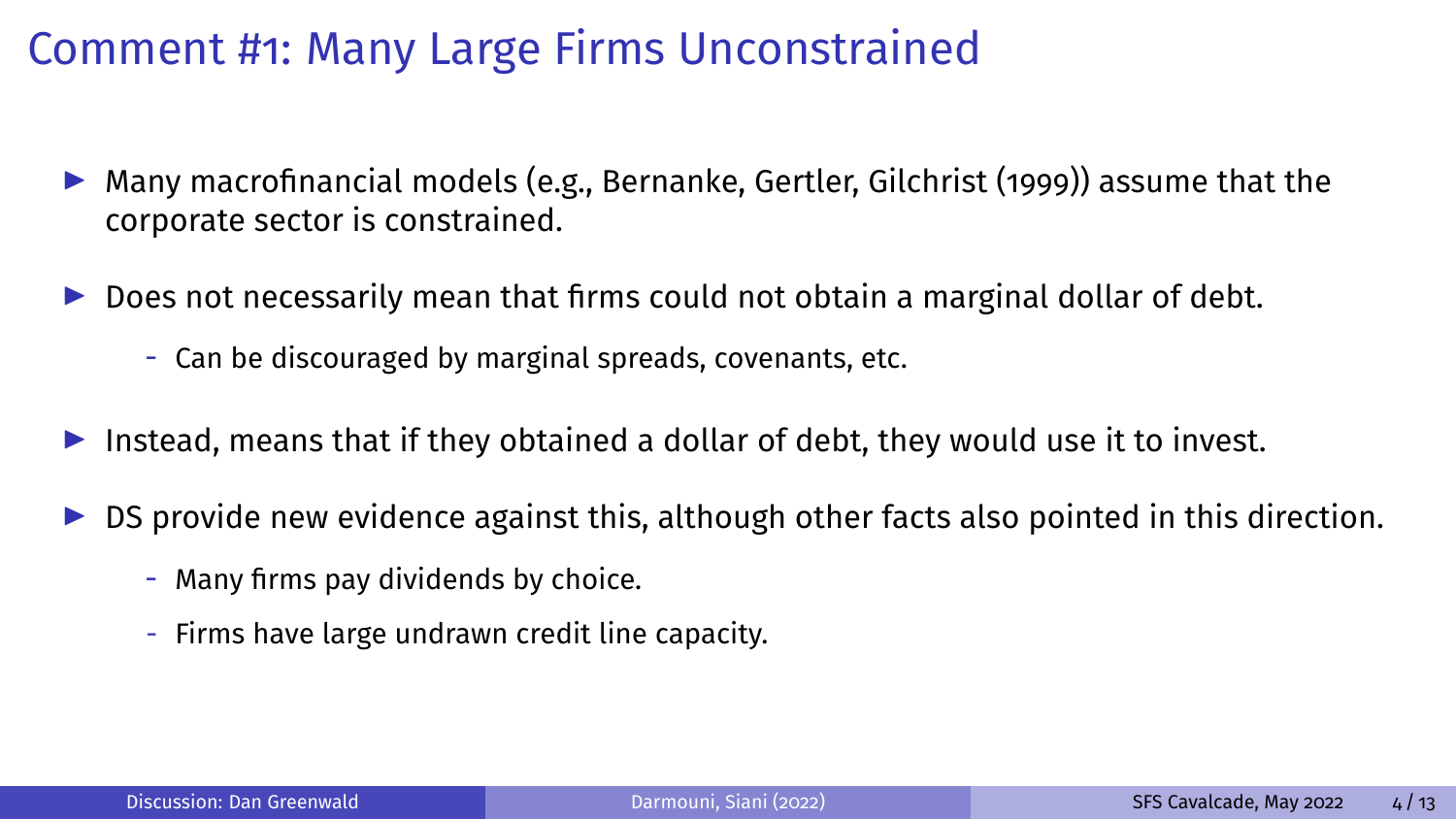- Greenwald, Krainer, Paul (2021): Undrawn credit line capacity is huge.
	- $-$  >40% larger than all used bank-firm credit combined.

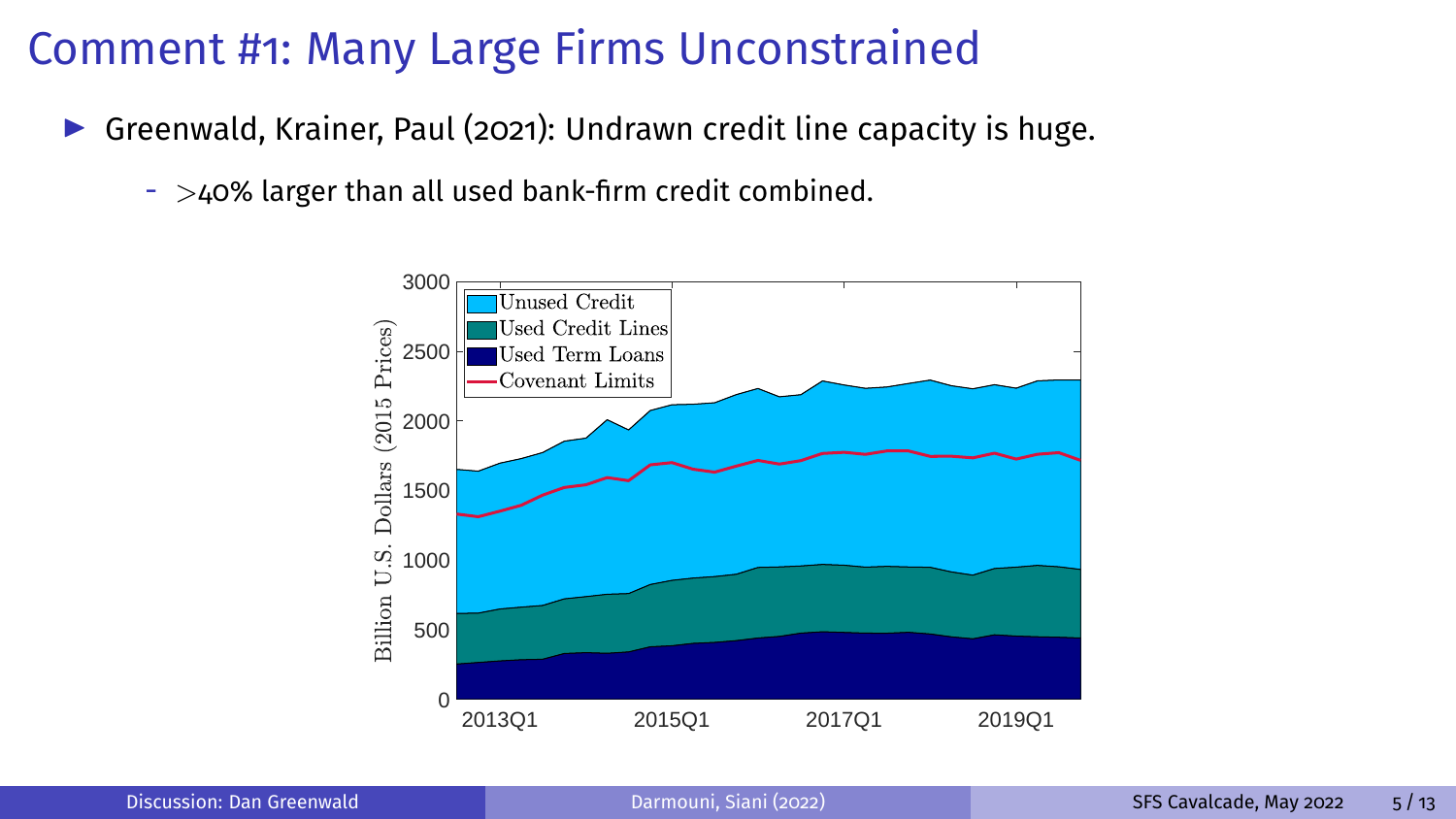- $\triangleright$  Corporate sector is literally unconstrained.
	- $-$  >\$1T of credit available at reasonable (prenegotiated) spreads.

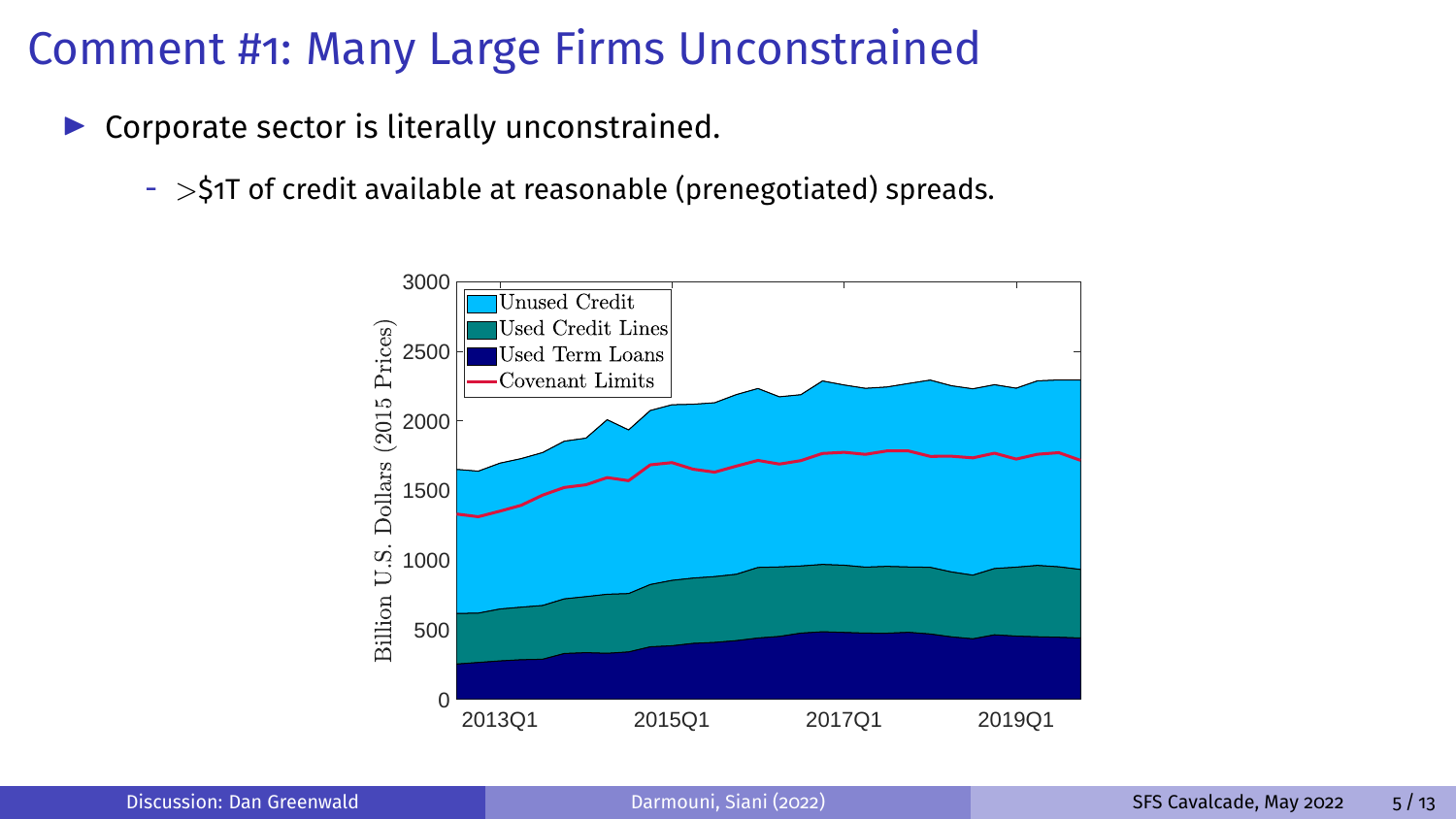- $\blacktriangleright$  Takeaway: we need to move toward models where many large firms are unconstrained.
- $\triangleright$  With constraints, firms underinvest, and investment sensitive to financial conditions.
- $\blacktriangleright$  For unconstrained firms, capital is close to optimal.
	- Should not expect major impact of financial conditions on investment.
	- Intuitive that (unconstrained) bond issuers did not invest in real assets.
- $\blacktriangleright$  However, other (small) firms may still be constrained.
	- $-$  Interactions between constrained and unconstrained sectors can create real effects.
- I **Financially unconstrained** =⇒ **no change in investment**.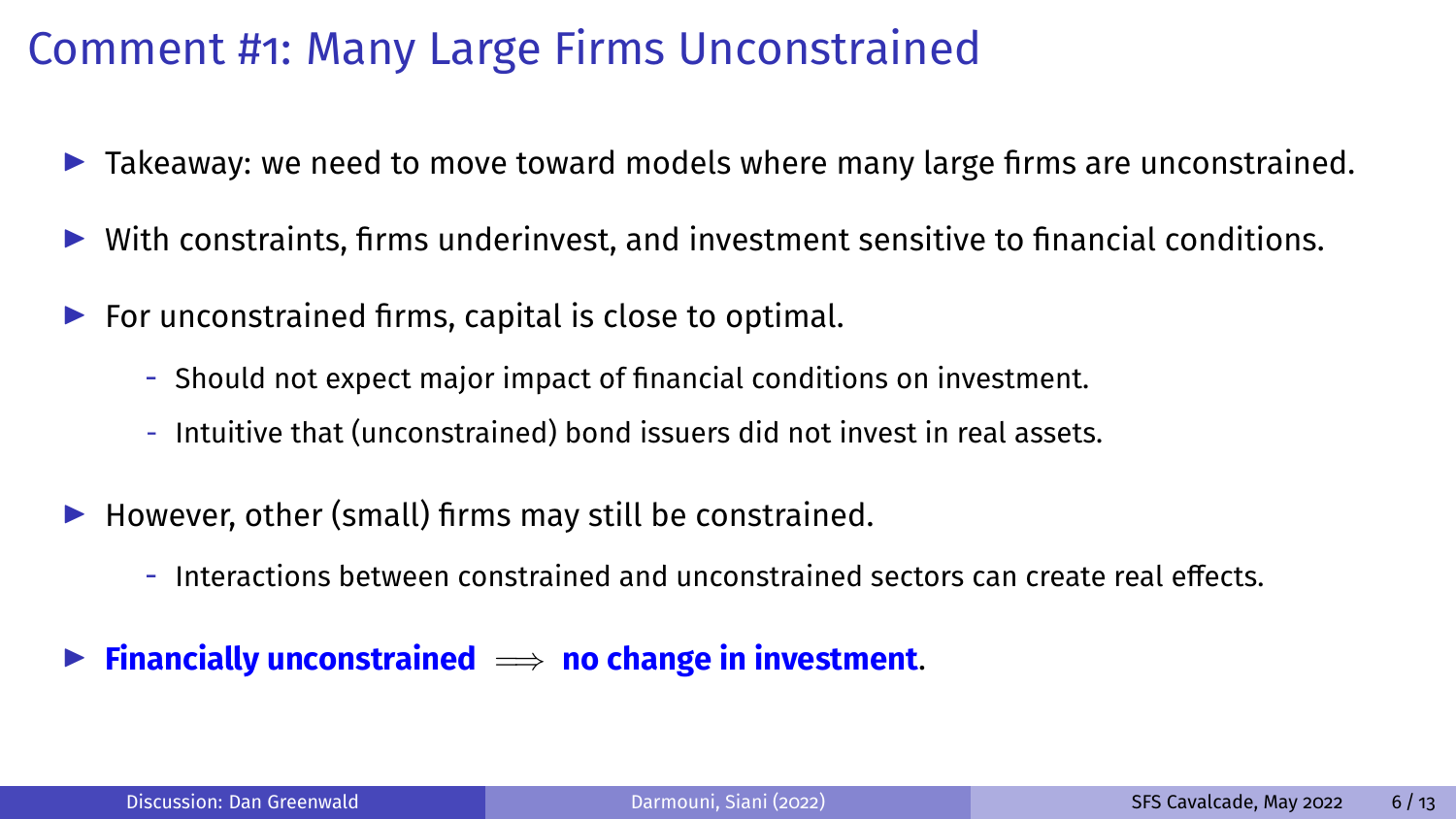### Comment #2: Demand for Liquidity

- $\blacktriangleright$  Firms accumulate enormous amounts of cash
	- Increases by 50% (\$1.1T) from 2019:Q4 to 2020:Q2 (Flow of Funds).
	- DS verify that bond issuance largely used for cash accumulation.
- $\blacktriangleright$  Precautionary microfoundations not difficult to imagine.
- $\triangleright$  But massive changes in liquidity demand not usually feature of macrofinancial models.
	- Uniquely strong in this episode, but open area for future research.
- **►** Financially unconstrained **+ demand for liquidity**  $\implies$  **debt + cash accumulation**, no change in investment.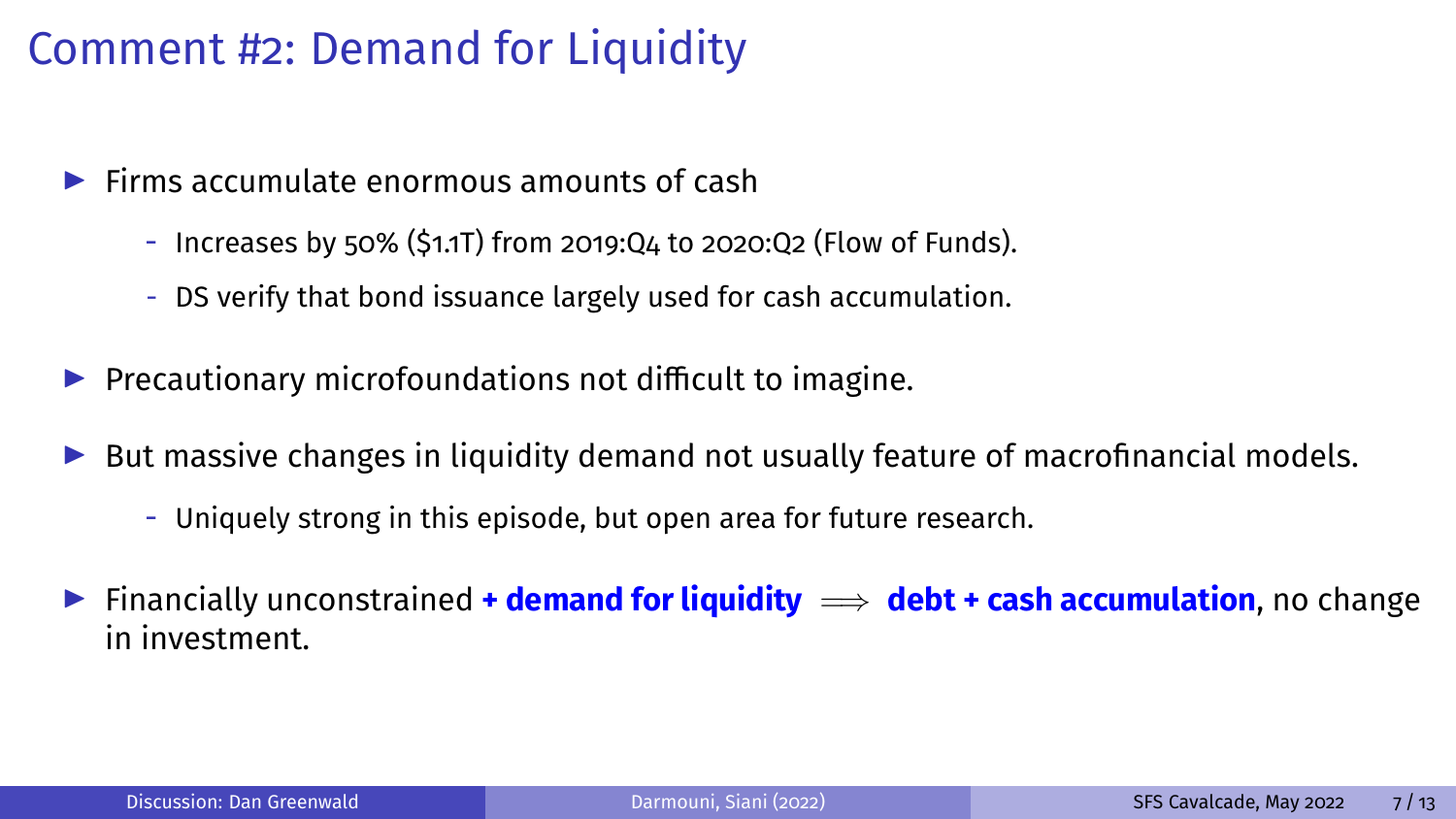## Comment #3: Alternative Sources of Liquidity

- $\triangleright$  DS demonstrate that many firms issuing bonds had not drawn their credit lines, or pay down credit lines after issuance.
- $\triangleright$  One interpretation: firms didn't "need" credit (marginal benefit low).
	- Alternatively, DS propose that maturity, etc. could drive differences.
- $\triangleright$  But credit lines are also a major source of liquidity (Sufi, 2009).
	- Pledged credit that can be drawn later.
	- Not quite as flexible/safe as cash, but cheaper.
	- Liquidity benefit would create preference for non-credit-line debt holding terms equal.
	- Of course, terms were not equal pre-intervention, since credit lines have prenegotiated spreads!
- **►** Financially unconstrained + demand for liquidity (cash + credit lines)  $\implies$  debt + cash accumulation, no change in investment, **preference for bonds vs. credit lines**.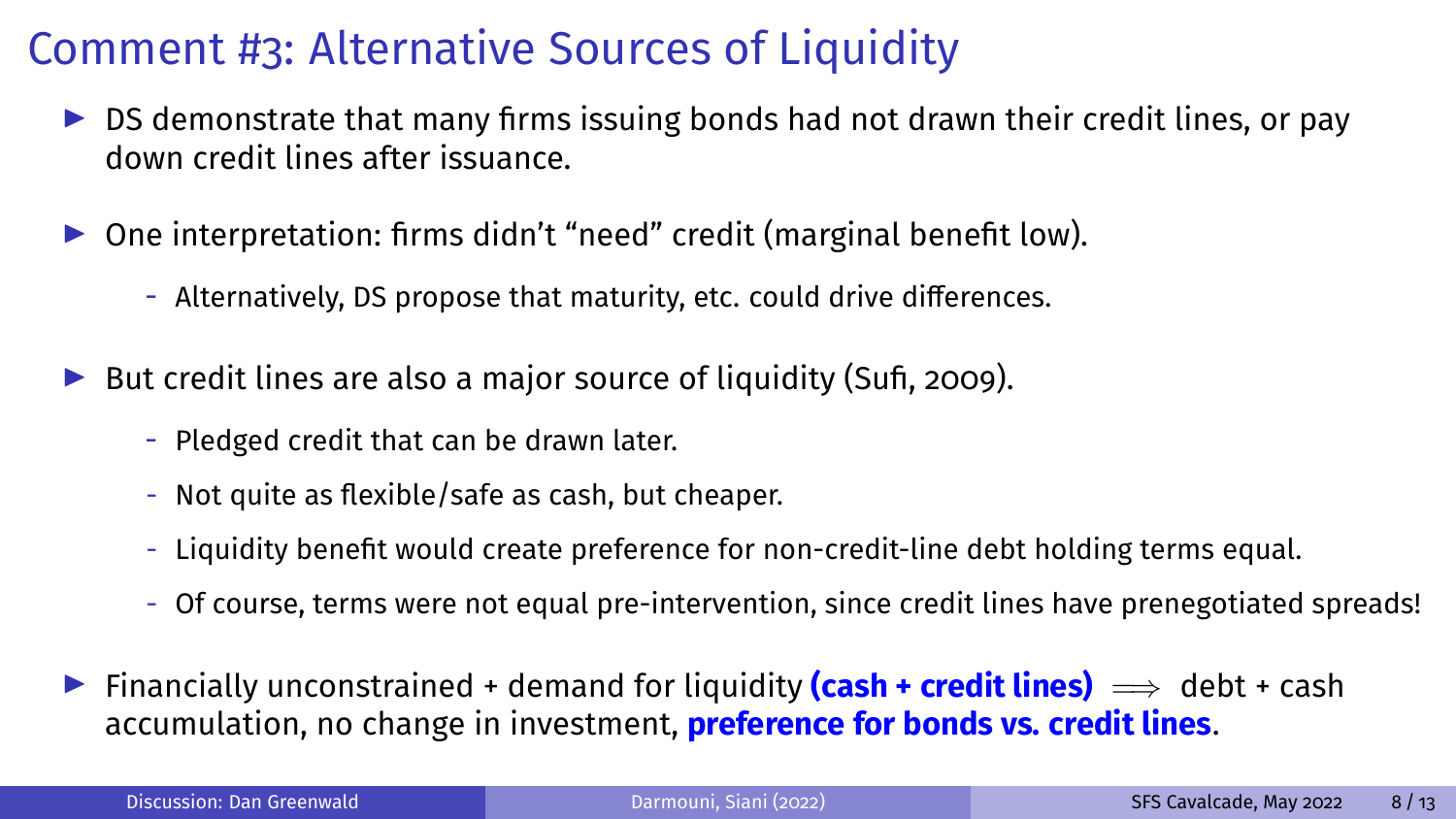#### Comment #4: Constrained Firms

- $\triangleright$  So far, findings point to big firms (whose investment is close to optimal anyway) accumulate debt and do nothing with it. Who cares?
	- Constrained firms!
- $\triangleright$  Small (constrained) firms typically do not issue bonds, but depend on bank debt.
	- Greenwald, Krainer, Paul: draws on credit lines crowd out term lending to small firms.
	- Unlike large firms, constrained firms' investment actually is sensitive to credit.
- $\triangleright$  Whether large firms increase debt, and if so what kind, can have large indirect effects.
- **► Liquidity demand by large firms + lack of bond options**  $\implies$  **crowding out of small firm credit, decline in investment.**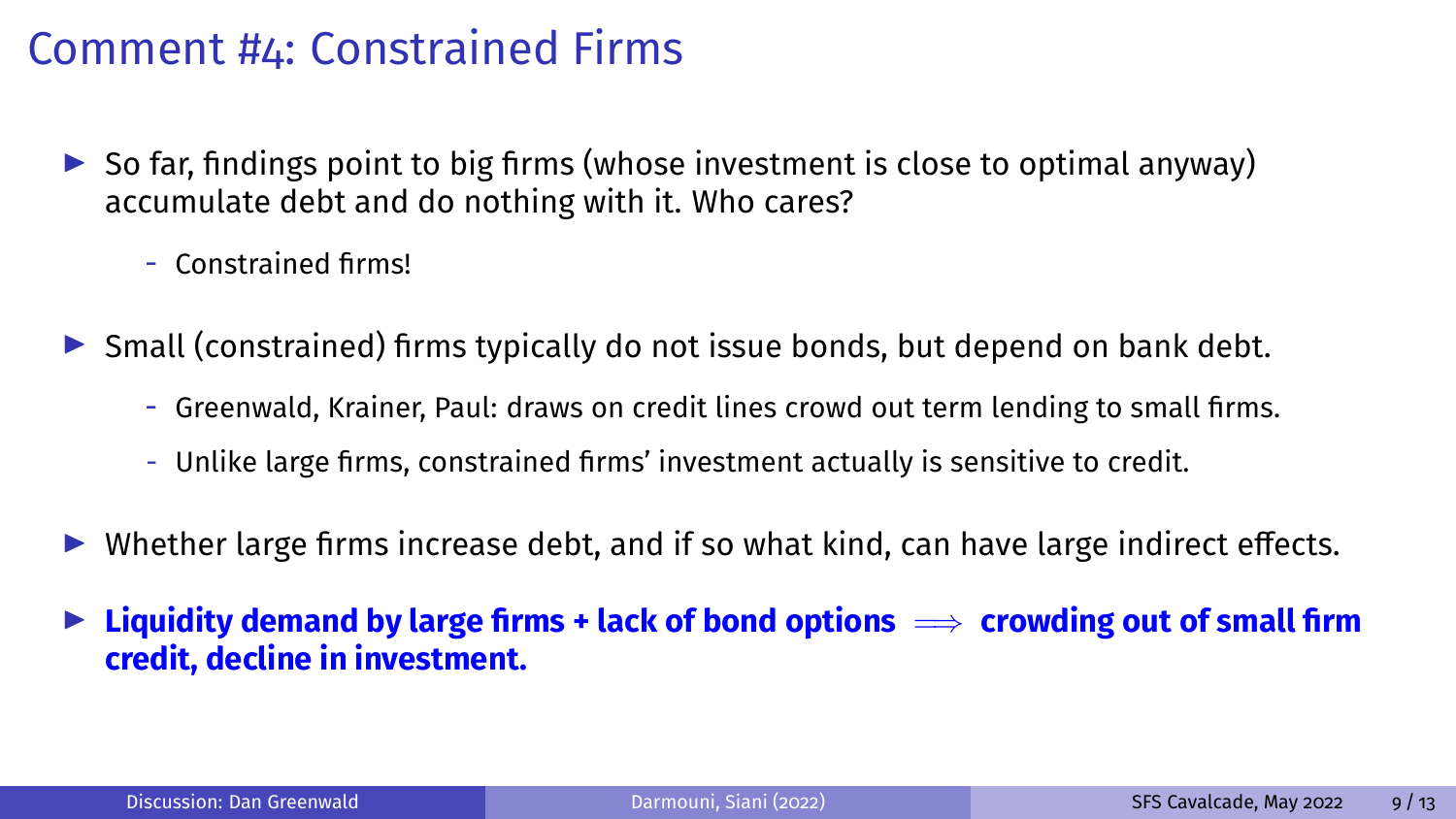## Responses by Type

- ▶ From GPP, economy with **Credit Lines** following negative TFP shock (vs. economy with only **Term Loans**).
- $\blacktriangleright$  Ilnconstrained borrow heavily, mostly use funds to smooth dividends.
- $\blacktriangleright$  Crowds out credit to constrained, who instead cut investment by more.

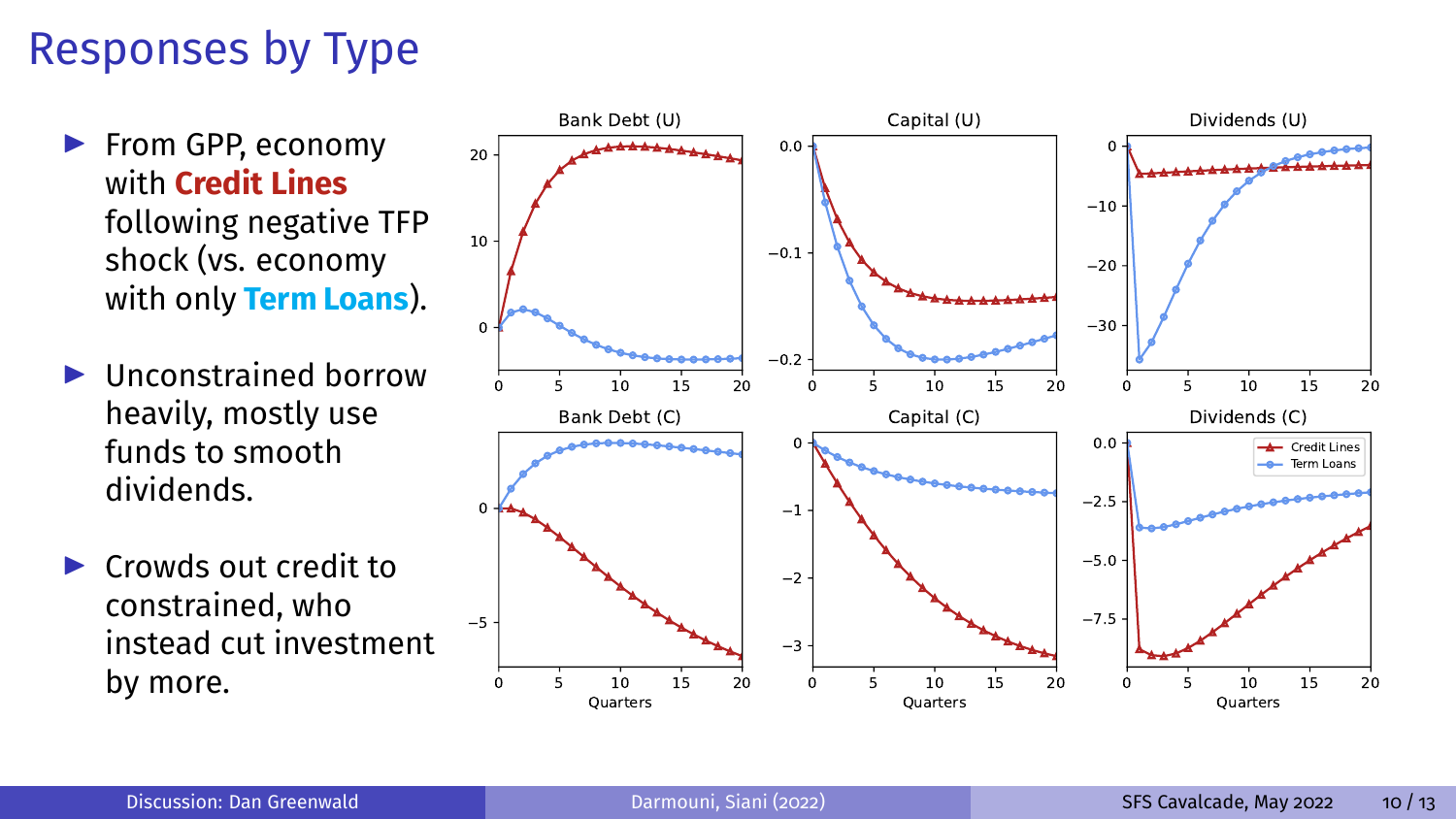#### Aggregate Responses

- $\blacktriangleright$  Compare aggregates in **Credit Lines** vs. **Term Loans** economy.
- **Aggregate debt higher,** as unconstrained borrow, constrained don't fully offset.
- $\blacktriangleright$  But aggregate investment **lower**, as resources flow from highest MPI to lowest MPI firms.
- $\blacktriangleright$  Liquidity demand (not modeled) would

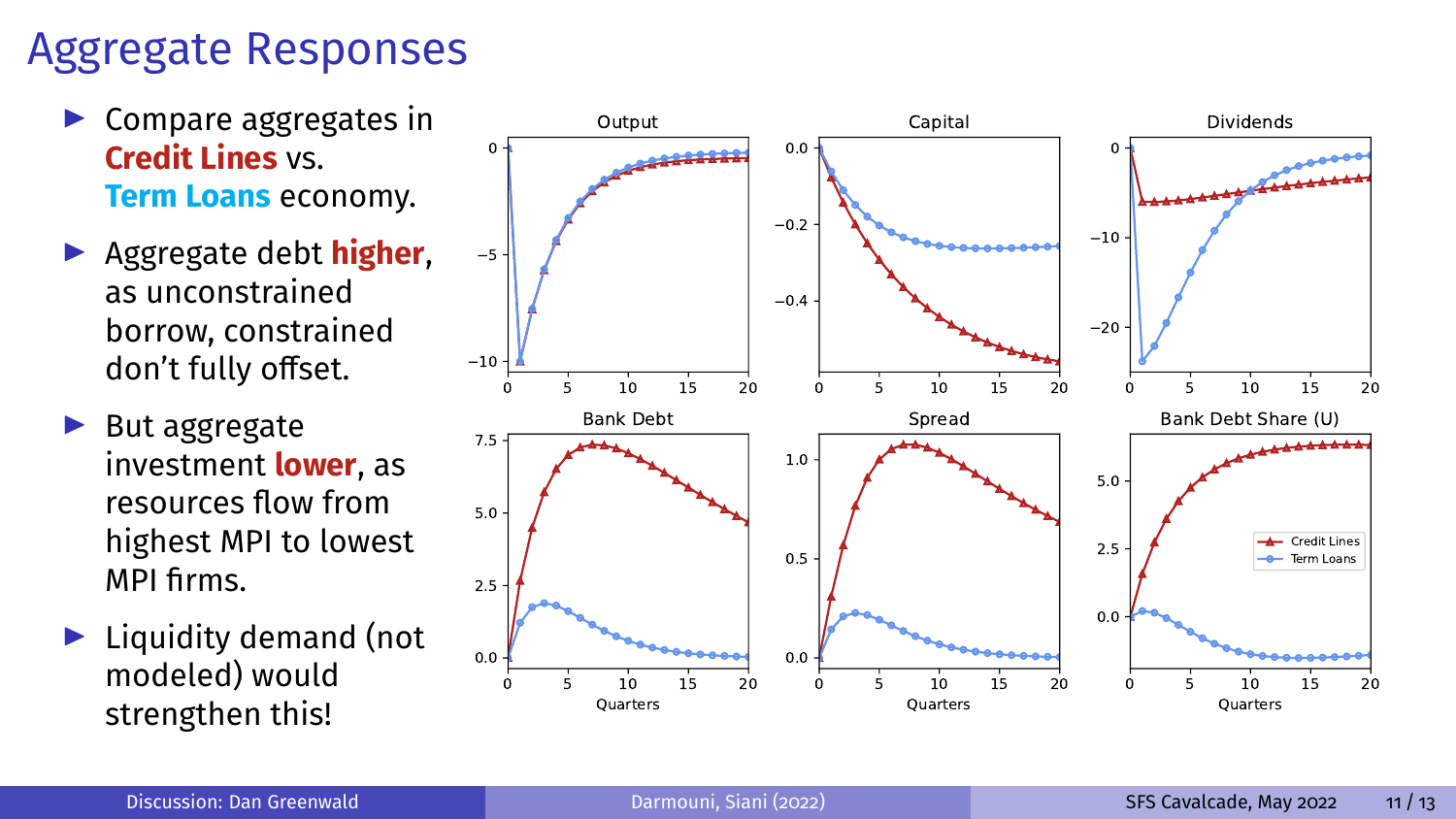### Bond Market Intervention

- $\blacktriangleright$  Pandemic finance timing:
	- Bank loans (credit lines) increase in 2020:Q1.
	- $-$  Bond volume increases in 2020:02.
	- Credit lines largely paid down by 2020:Q3.
- $\triangleright$  Most important effect of bond market intervention may have been easing crowding out of small firm lending.
- $\triangleright$  Broader view of unconstrained firm behavior: not important for own investment, but matters indirectly through interaction with constrained firms.
	- Only obtain a minority of their credit from banks.
	- But can generate proportionally massive bank credit flows in bad times.
	- Substitution between bank and non-bank credit critical to macro outcomes.